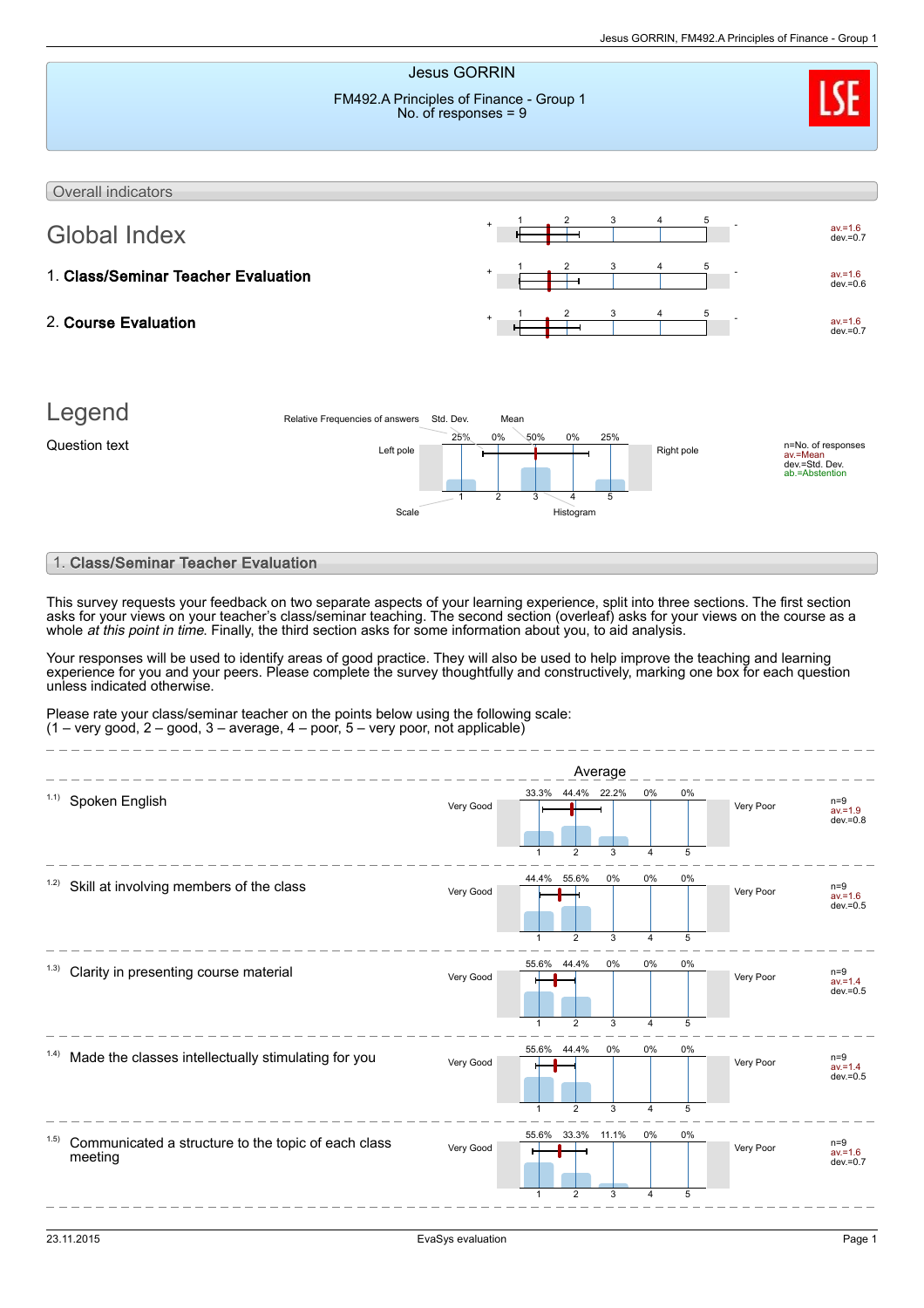

 $1.10$ ) Please write below aspects of this teacher's class/seminar teaching that you think could be improved and/or aspects that were particularly helpful.

I think Jesus is one of the best THs I've had at the LSE. He shows you that he really cares about you theis very responsive to questions to he really tries. so hard to push you towards understanding He less abstract. He's extremely approachable & very Work is based on the problem set; very clear and helpful use of lecture concepts and formulas to produced applications.

## 2. Course Evaluation How do you rate the reading list(s) provided for this course? 2.1) Very Good **In the Second Very Poor** av.=1.8 dev.=0.7 33.3% 1 55.6% 2 11.1% 3  $0%$ 4 0% 5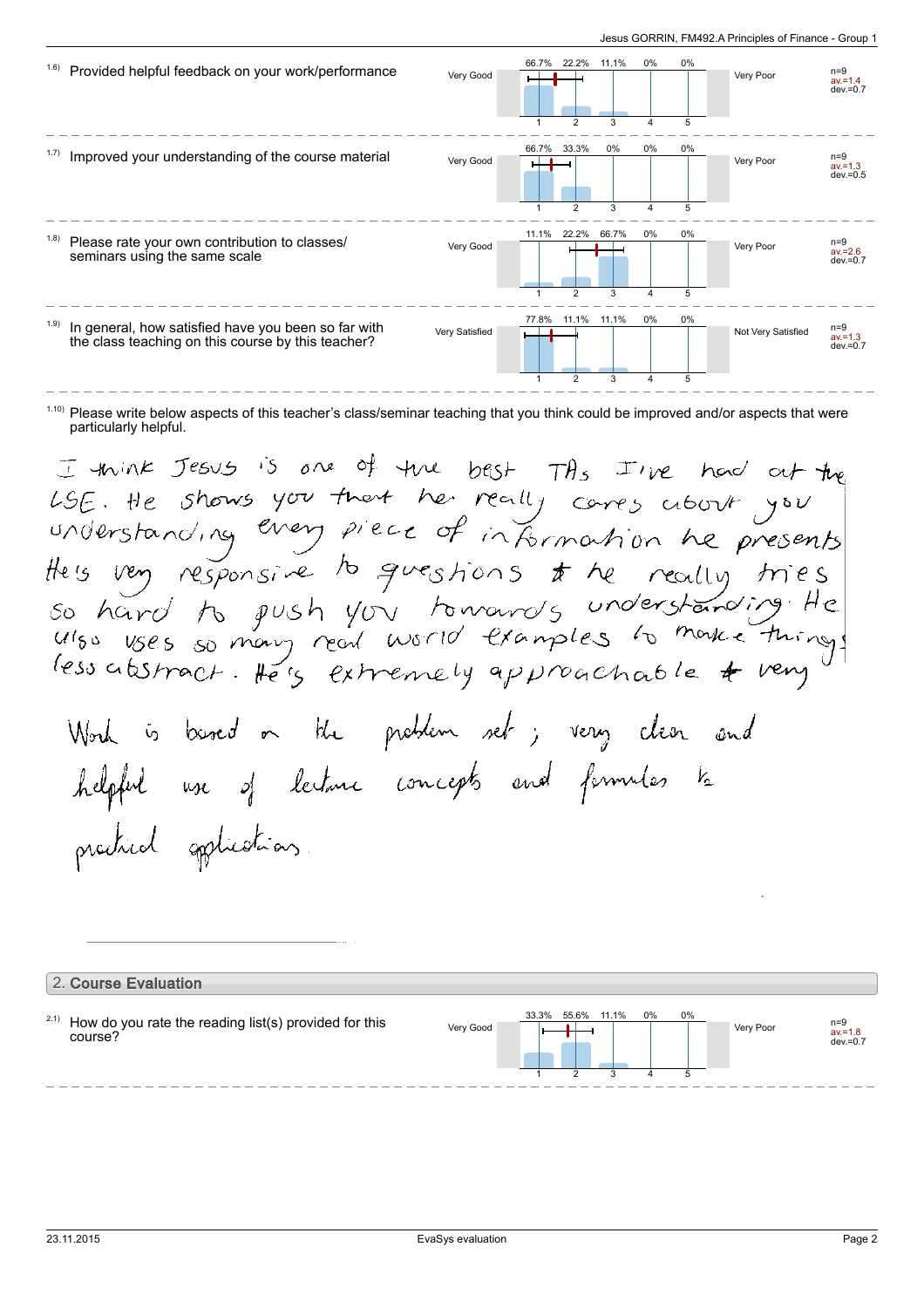| 2.2)  | How many hours of independent study do you put into this course each week?                                                              |                    |                                |                     |    |                      |                                    |
|-------|-----------------------------------------------------------------------------------------------------------------------------------------|--------------------|--------------------------------|---------------------|----|----------------------|------------------------------------|
|       |                                                                                                                                         | More than 10 hours |                                |                     |    | 0%                   | $n=9$                              |
|       |                                                                                                                                         | 6-10 hours         |                                |                     |    | 11.1%                |                                    |
|       |                                                                                                                                         | 2-5 hours          |                                |                     |    | 44.4%                |                                    |
|       |                                                                                                                                         | Less than 2 hours  |                                |                     |    | 44.4%                |                                    |
|       |                                                                                                                                         | None               |                                |                     |    | 0%                   |                                    |
|       |                                                                                                                                         | Not applicable     |                                |                     |    | 0%                   |                                    |
|       |                                                                                                                                         |                    |                                |                     |    |                      |                                    |
| 2.3)  | How useful have you found the Moodle and/or any<br>other course materials?                                                              | Very Good          | 33.3%<br>55.6%                 | 0%<br>11.1%         | 0% | Very Poor            | $n=9$<br>$av = 1.8$<br>$dev = 0.7$ |
|       |                                                                                                                                         |                    | $\overline{2}$                 | $\overline{4}$      | 5  |                      |                                    |
| 2.4)  | How satisfied have you been with this course<br>content as a whole to date?                                                             | Very Satisfied     | 22.2% 11.1%<br>66.7%           | 0%                  | 0% | Not At All Satisfied | $n=9$<br>$av = 1.4$<br>$dev = 0.7$ |
|       |                                                                                                                                         |                    | $\overline{2}$<br>$\mathbf{1}$ | 3<br>$\overline{4}$ | 5  |                      |                                    |
| 2.5)  | How satisfied have you been with the lectures as a<br>whole to date?                                                                    | Very Satisfied     | 22.2%<br>66.7%<br>11.1%        | 0%                  | 0% | Not At All Satisfied | $n=9$<br>$av = 1.4$<br>$dev = 0.7$ |
|       |                                                                                                                                         |                    | $\overline{2}$<br>$\mathbf{1}$ | 3<br>$\overline{4}$ | 5  |                      |                                    |
| 2.6)  | How satisfied have you been with the integration of<br>classes with lectures?                                                           | Very Satisfied     | 44.4%<br>55.6%                 | 0%<br>0%            | 0% | Not At All Satisfied | $n=9$<br>$av = 1.4$                |
|       |                                                                                                                                         |                    | 2                              | 3<br>$\overline{4}$ | 5  |                      | $dev = 0.5$                        |
|       |                                                                                                                                         |                    | 50%<br>37.5% 12.5%             | 0%                  | 0% |                      |                                    |
| 2.7)  | How satisfied have you been with the amount of<br>contact time with teachers for this course?                                           | Very Satisfied     |                                |                     |    | Not At All Satisfied | $n=8$<br>$av = 1.6$<br>$dev = 0.7$ |
|       |                                                                                                                                         |                    | $\overline{2}$                 | $\overline{4}$      | 5  |                      |                                    |
| (2.8) | How satisfied are you that the feedback received on<br>this course will be helpful in preparing you for the<br>final course assessment? | Very Satisfied     | 11.1% 22.2%<br>66.7%           | 0%                  | 0% | Not At All Satisfied | $n=9$<br>$av = 1.6$<br>$dev = 0.9$ |
|       |                                                                                                                                         |                    | $\mathbf{1}$<br>$\overline{c}$ | 3<br>$\overline{4}$ | 5  |                      |                                    |
|       | <sup>2.9)</sup> Would you recommend this course to other students?                                                                      |                    |                                |                     |    |                      |                                    |
|       |                                                                                                                                         | Yes                |                                |                     |    | 87.5%                | $n=8$                              |
|       |                                                                                                                                         | Maybe              |                                |                     |    | 12.5%                |                                    |
|       |                                                                                                                                         | No                 |                                |                     |    | 0%                   |                                    |
|       |                                                                                                                                         |                    |                                |                     |    |                      |                                    |

 $^{2.10}$  Please write below what you think could be improved about this course as a whole and/or aspects of the course that have been particularly positive.

I tuint more overlop between lectures &<br>Seminars world be really useful. Beconse problem<br>sets are extremely harder than lectures. BUT<br>Ths are super helphil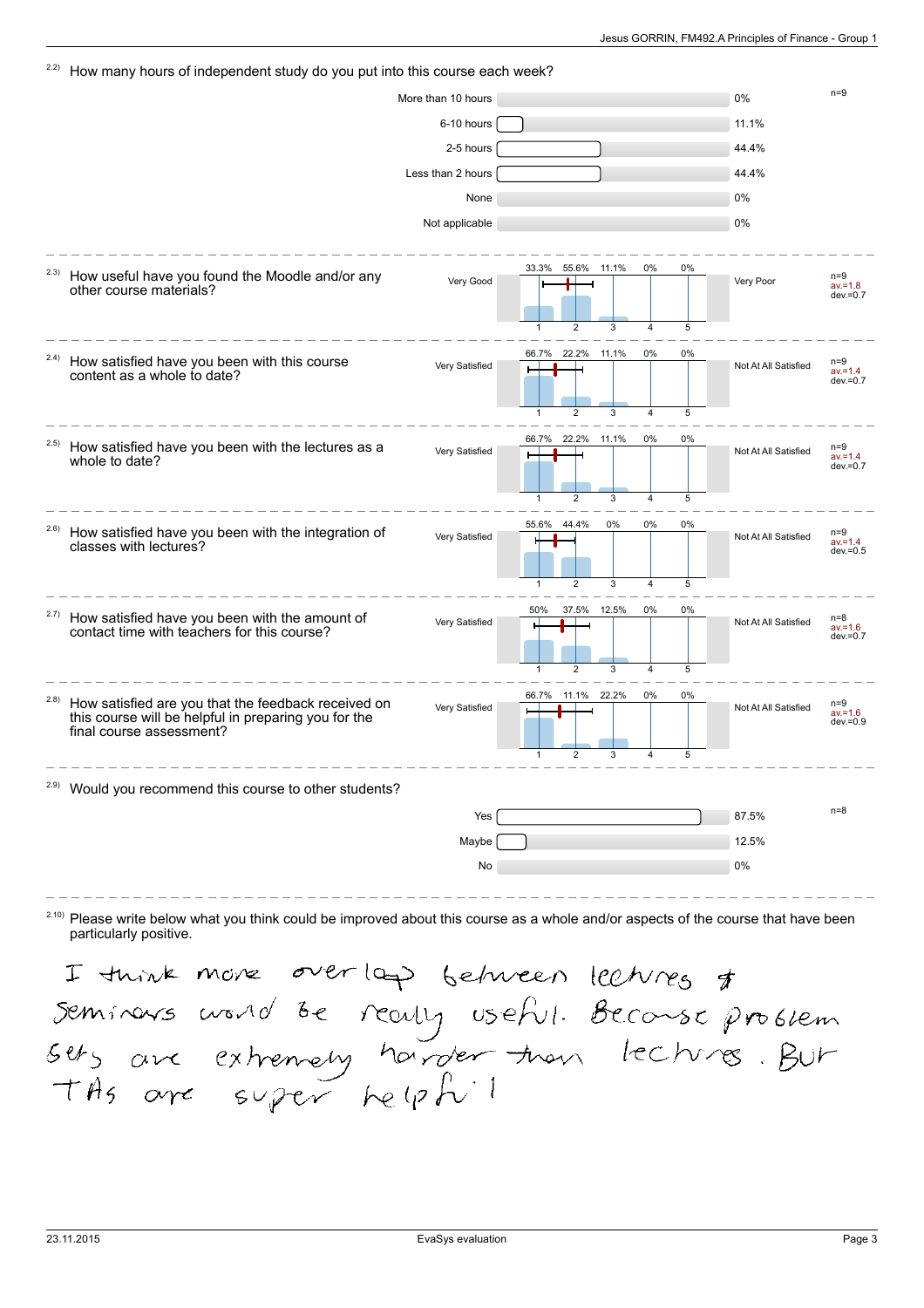| 3. Your Information                                                                                             |       |       |       |
|-----------------------------------------------------------------------------------------------------------------|-------|-------|-------|
| 3.1)<br>Which category of student are you?                                                                      |       |       |       |
| First Year Undergraduate                                                                                        |       | $0\%$ | $n=8$ |
| Second Year Undergraduate                                                                                       |       | $0\%$ |       |
| Third Year Undergraduate                                                                                        |       | $0\%$ |       |
| General Course                                                                                                  |       | 0%    |       |
| Intercollegiate                                                                                                 |       | $0\%$ |       |
| Certificate                                                                                                     |       | 0%    |       |
| Diploma                                                                                                         |       | $0\%$ |       |
| Masters                                                                                                         |       | 100%  |       |
| Socrates or Erasmus                                                                                             |       | 0%    |       |
| Research                                                                                                        |       | $0\%$ |       |
| Other                                                                                                           |       | 0%    |       |
|                                                                                                                 |       |       |       |
| 3.2)<br>Which of the reasons given below describe why you are taking the course? (Please select all that apply) |       |       |       |
| It is compulsory for my degree programme                                                                        | $0\%$ | $n=9$ |       |
| I am interested in the subject matter                                                                           |       | 88.9% |       |
| It was recommended to me by other students                                                                      |       | 33.3% |       |
| It was recommended to me by a tutor                                                                             |       | 0%    |       |
| Other                                                                                                           |       | 0%    |       |
|                                                                                                                 |       |       |       |